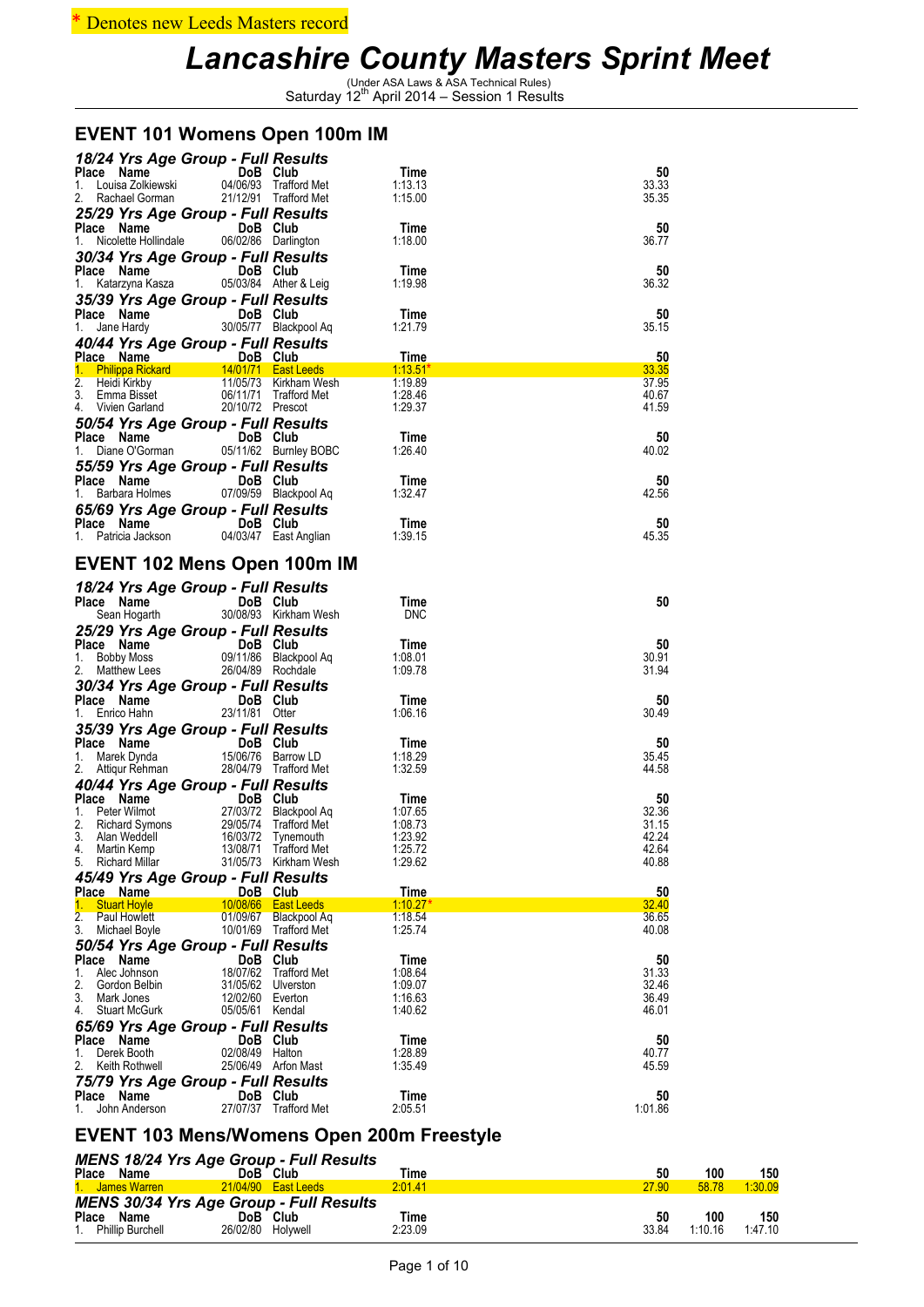| <b>MENS 35/39 Yrs Age Group - Full Results</b>                                                                                                                                                                           |                                                        |               |                      |                |                    |                    |
|--------------------------------------------------------------------------------------------------------------------------------------------------------------------------------------------------------------------------|--------------------------------------------------------|---------------|----------------------|----------------|--------------------|--------------------|
| DoB Club<br>Place Name<br>1. Christopher Knee   04/02/79   East Leeds   2:07.93*                                                                                                                                         | <b>Time</b>                                            |               |                      | 50<br>28.91    | 100<br>59.27       | 150<br>1:31.40     |
| 2. Attiqur Rehman 28/04/79 Trafford Met                                                                                                                                                                                  |                                                        | 3:13.55       |                      | 41.53          | 1:32.24            | 2:26.54            |
| <b>MENS 40/44 Yrs Age Group - Full Results</b>                                                                                                                                                                           |                                                        |               |                      |                |                    |                    |
|                                                                                                                                                                                                                          |                                                        | Time          |                      | 50             | 100                | 150                |
|                                                                                                                                                                                                                          |                                                        | 2:09.30       |                      | 30.09          | 1:03.27            | 1:36.14            |
| Place Name<br>1. Richard Symons<br>29/05/74 Trafford Met<br>2. Bing-Hua Kuan<br>25/09/70 Northern Wave                                                                                                                   |                                                        | 2:52.12       |                      | 38.74          | 1:21.41            | 2:07.67            |
| <b>MENS 45/49 Yrs Age Group - Full Results</b>                                                                                                                                                                           |                                                        |               |                      |                |                    |                    |
|                                                                                                                                                                                                                          |                                                        | Time          |                      | 50             | 100                | 150                |
| <b>Place Name</b><br>1. Mitchell Midgley-Davie 29/09/67 Blackpool Aq                                                                                                                                                     |                                                        | 2:18.98       |                      | 31.74          | 1:06.22            | 1:42.74            |
| 2. Philip Croxall 2. The Taylor Colne<br>3. Michael Boyle 10/01/69 Trafford Met                                                                                                                                          |                                                        | 2:20.27       |                      | 31.73          | 1:07.35            | 1:43.95            |
|                                                                                                                                                                                                                          |                                                        | 2:45.46       |                      | 37.07          | 1:18.52            | 2:02.92            |
| <b>MENS 50/54 Yrs Age Group - Full Results<br/> Place Name DoB Club Time<br/> 1. Mark Jones 12/02/60 Everton 2:18.66<br/> 2. David Lewis 18/11/61 Melton M'bry 2:32.24<br/> 3. Stuart McGurk 05/05/61 Kendal 3:12.16</b> |                                                        |               |                      |                |                    |                    |
|                                                                                                                                                                                                                          |                                                        |               |                      | 50             | 100                | 150                |
|                                                                                                                                                                                                                          |                                                        |               |                      | 33.60<br>33.30 | 1:09.33<br>1:10.99 | 1:44.21<br>1:51.32 |
|                                                                                                                                                                                                                          |                                                        |               |                      | 42.22          | 1:31.25            | 2:22.17            |
|                                                                                                                                                                                                                          |                                                        |               |                      |                |                    |                    |
| MENS 55/59 Yrs Age Group - Full Results                                                                                                                                                                                  |                                                        | Time          |                      | 50             | 100                | 150                |
|                                                                                                                                                                                                                          |                                                        | 2:36.37       |                      | 36.77          | 1:16.18            | 1:56.95            |
| Place Name<br>1. David Burchell<br>2. Nigel Neil<br>2. Nigel Neil<br>2. Carnfo<br>2. Nigel Neil                                                                                                                          | <b>DoB Club</b><br>23/03/55 Mold<br>26/04/55 Carnforth | 4:06.13       |                      | 49.30          | 1:50.23            | 3:00.36            |
| <b>MENS 65/69 Yrs Age Group - Full Results<br/> Place Name DoB Club<br/> 1. Graham Padgett 13/12/47 Warr'ton Dol<br/> 2. Derek Booth 02/08/49 Halton</b>                                                                 |                                                        |               |                      |                |                    |                    |
|                                                                                                                                                                                                                          |                                                        | Time          |                      | 50             | 100                | 150                |
|                                                                                                                                                                                                                          |                                                        | 2:36.11       |                      | 36.35          | 1:16.03            | 1:56.40            |
|                                                                                                                                                                                                                          |                                                        | 2:57.92       |                      | 40.88          | 1:25.84            | 2:12.43            |
| MENS 75/79 Yrs Age Group - Full Results                                                                                                                                                                                  |                                                        |               |                      |                |                    |                    |
| Place Name 1. 2.19 Do Club<br>1. Bill Moore 08/10/37 East Leeds 3:22.30<br>2. Keith Leary 09/11/39 Blackpool Aq 3:44.58                                                                                                  |                                                        |               |                      | 50             | 100                | 150                |
|                                                                                                                                                                                                                          |                                                        |               |                      | 45.73          | 1:36.89            | 2:30.55            |
|                                                                                                                                                                                                                          |                                                        |               |                      | 47.60          | 1:45.16            | 2:46.05            |
|                                                                                                                                                                                                                          |                                                        |               |                      |                |                    |                    |
|                                                                                                                                                                                                                          |                                                        |               |                      | 50             | 100                | 150                |
| <b>WOMENS 18/24 Yrs Age Group - Full Results<br/>Place Name DoB Club Time<br/>1. Rachael Gorman 21/12/91 Trafford Met 2:19.06<br/>2. Kristy Davis 05/02/94 East Leeds 2:22.46</b>                                        |                                                        |               |                      | 32.36          | 1:07.79            | 1.43.54            |
|                                                                                                                                                                                                                          |                                                        |               |                      | 31.89          | <u> 1:06.92</u>    | 1.43.97            |
| <b>WOMENS 25/29 Yrs Age Group - Full Results<br/>Place Name DoB Club Time<br/>1. Nicolette Hollindale 06/02/86 Darlington 2:25.57</b>                                                                                    |                                                        |               |                      |                |                    |                    |
|                                                                                                                                                                                                                          |                                                        |               |                      | 50<br>34.98    | 100<br>1:12.14     | 150<br>1:49.42     |
|                                                                                                                                                                                                                          |                                                        |               |                      |                |                    |                    |
| <b>WOMENS 40/44 Yrs Age Group - Full Results</b>                                                                                                                                                                         |                                                        |               |                      |                |                    |                    |
| Place Name    DoB Club    Time                                                                                                                                                                                           |                                                        |               |                      | 50<br>31.53    | 100<br>1:07.07     | 150<br>1.43.77     |
| 2. Deborah Tuck                                                                                                                                                                                                          | 23/02/70 Cleethorpes                                   | 2:24.59       |                      | 33.49          | 1:09.79            | 1:46.81            |
| <b>WOMENS 45/49 Yrs Age Group - Full Results</b>                                                                                                                                                                         |                                                        |               |                      |                |                    |                    |
|                                                                                                                                                                                                                          |                                                        |               |                      | 50             | 100                | 150                |
| Place Name <b>DoB Club</b> Time Time<br>1. Lynne Dawson 21/07/67 Chapeltown 2:51.15                                                                                                                                      |                                                        |               |                      | 37.34          | 1:20.53            | 2:05.82            |
| <b>WOMENS 50/54 Yrs Age Group - Full Results</b>                                                                                                                                                                         |                                                        |               |                      |                |                    |                    |
|                                                                                                                                                                                                                          |                                                        | Time          |                      | 50             | 100                | 150                |
| <b>Place Name</b><br>1. Judy Brown 24/03/64 Warr'ton Dol                                                                                                                                                                 |                                                        | 2:21.06       |                      | 33.97          | 1:10.24            | 1:45.99            |
|                                                                                                                                                                                                                          |                                                        |               |                      |                |                    |                    |
| <b>EVENT 104 Womens Open 50m Backstroke</b>                                                                                                                                                                              |                                                        |               |                      |                |                    |                    |
|                                                                                                                                                                                                                          |                                                        |               |                      |                |                    |                    |
| 18/24 Yrs Age Group - Full Results<br>Place Name                                                                                                                                                                         |                                                        |               |                      |                |                    |                    |
| Louisa Zolkiewski<br>1.                                                                                                                                                                                                  | DoB Club<br>04/06/93 Trafford Met                      | Time<br>32.38 |                      |                |                    |                    |
| 2.<br>Becky Metcalfe                                                                                                                                                                                                     | 14/02/90 Southport                                     | 36.83         |                      |                |                    |                    |
| 40/44 Yrs Age Group - Full Results                                                                                                                                                                                       |                                                        |               |                      |                |                    |                    |
| Place Name                                                                                                                                                                                                               | DoB Club                                               | Time          |                      |                |                    |                    |
| 1. Heidi Kirkby                                                                                                                                                                                                          | 11/05/73 Kirkham Wesh                                  | 38.78         |                      |                |                    |                    |
| 45/49 Yrs Age Group - Full Results                                                                                                                                                                                       |                                                        |               |                      |                |                    |                    |
| Place Name                                                                                                                                                                                                               | DoB Club                                               | Time          |                      |                |                    |                    |
| 1. Lynne Dawson                                                                                                                                                                                                          | 21/07/67 Chapeltown                                    | 40.46         |                      |                |                    |                    |
| 50/54 Yrs Age Group - Full Results                                                                                                                                                                                       |                                                        |               |                      |                |                    |                    |
| Place Name                                                                                                                                                                                                               | DoB Club                                               | Time          |                      |                |                    |                    |
| 1. Julie Hoyle                                                                                                                                                                                                           | 03/04/62 East Leeds                                    | $33.63*$      | (New British record) |                |                    |                    |
| 55/59 Yrs Age Group - Full Results                                                                                                                                                                                       |                                                        |               |                      |                |                    |                    |
| Place Name                                                                                                                                                                                                               | DoB Club                                               | Time          |                      |                |                    |                    |
| 1. Barbara Holmes                                                                                                                                                                                                        | 07/09/59 Blackpool Aq                                  | 41.42         |                      |                |                    |                    |
| 70/74 Yrs Age Group - Full Results                                                                                                                                                                                       |                                                        |               |                      |                |                    |                    |
| Place Name                                                                                                                                                                                                               | DoB Club                                               | Time          |                      |                |                    |                    |
| 1. Doreen Gordon                                                                                                                                                                                                         | 19/06/42 Southport                                     | 50.57         |                      |                |                    |                    |
|                                                                                                                                                                                                                          |                                                        |               |                      |                |                    |                    |
| <b>EVENT 105 Mens Open 50m Backstroke</b>                                                                                                                                                                                |                                                        |               |                      |                |                    |                    |
| 18/24 Yrs Age Group - Full Results                                                                                                                                                                                       |                                                        |               |                      |                |                    |                    |
| Place Name                                                                                                                                                                                                               | DoB Club                                               | Time          |                      |                |                    |                    |
| Sean Hogarth<br>1.                                                                                                                                                                                                       | 30/08/93 Kirkham Wesh                                  | 36.86         |                      |                |                    |                    |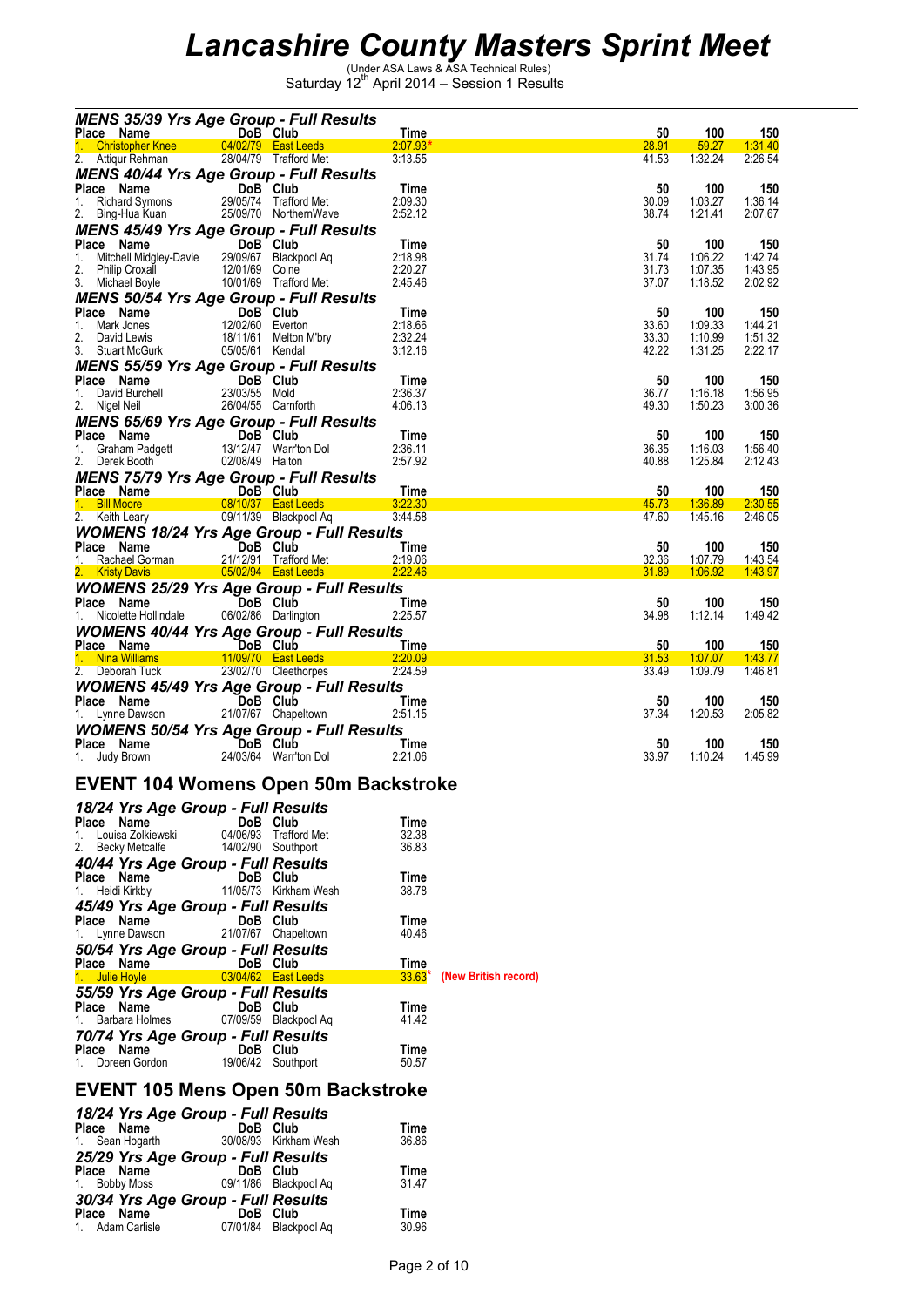| 35/39 Yrs Age Group - Full Results                                                                                                                                                                                                                                                                                |                                                                                  |                               |                |
|-------------------------------------------------------------------------------------------------------------------------------------------------------------------------------------------------------------------------------------------------------------------------------------------------------------------|----------------------------------------------------------------------------------|-------------------------------|----------------|
| Place Name                                                                                                                                                                                                                                                                                                        | DoB Club                                                                         | Time                          |                |
| Christopher Malpass                                                                                                                                                                                                                                                                                               | 10/04/79 Co Chester                                                              | <b>DNC</b>                    |                |
|                                                                                                                                                                                                                                                                                                                   | 40/44 Yrs Age Group - Full Results                                               |                               |                |
| 1. Richard Millar                                                                                                                                                                                                                                                                                                 | 31/05/73 Kirkham Wesh                                                            | Time<br>43.70                 |                |
|                                                                                                                                                                                                                                                                                                                   | 45/49 Yrs Age Group - Full Results                                               |                               |                |
| Place Name                                                                                                                                                                                                                                                                                                        | DoB Club                                                                         | Time                          |                |
| $1.$ Andrew Cox                                                                                                                                                                                                                                                                                                   | 30/05/67 Blackpool Ag                                                            | 34.23                         |                |
| Michael Boyle                                                                                                                                                                                                                                                                                                     | 10/01/69 Trafford Met                                                            | <b>DNC</b>                    |                |
|                                                                                                                                                                                                                                                                                                                   | 50/54 Yrs Age Group - Full Results                                               |                               |                |
| Place Name                                                                                                                                                                                                                                                                                                        | DoB Club                                                                         | Time                          |                |
| 1. Stuart McGurk                                                                                                                                                                                                                                                                                                  | 05/05/61 Kendal                                                                  | 49.60                         |                |
|                                                                                                                                                                                                                                                                                                                   | 55/59 Yrs Age Group - Full Results                                               |                               |                |
| <b>Place Name DoB Club</b><br>1. Nigel Neil <b>26/04/55 Carnfo</b><br>1. Nigel Neil                                                                                                                                                                                                                               | 26/04/55 Carnforth                                                               | Time<br>54.45                 |                |
|                                                                                                                                                                                                                                                                                                                   |                                                                                  |                               |                |
| Place Name                                                                                                                                                                                                                                                                                                        | 65/69 Yrs Age Group - Full Results<br>DoB Club                                   | Time                          |                |
| 1. Jimmy Rogers                                                                                                                                                                                                                                                                                                   | 08/04/49 Stalybridge                                                             | 32.43                         |                |
| 2. Derek Booth                                                                                                                                                                                                                                                                                                    | 02/08/49 Halton                                                                  | 40.72                         |                |
| 3. Keith Rothwell                                                                                                                                                                                                                                                                                                 | 25/06/49 Arfon Mast                                                              | 51.19                         |                |
|                                                                                                                                                                                                                                                                                                                   | 70/74 Yrs Age Group - Full Results                                               |                               |                |
| Place Name<br>1. William Dalzell<br>1. William Dalzell<br>29/11/43 South                                                                                                                                                                                                                                          | 29/11/43 Southport                                                               | Time<br>45.97                 |                |
|                                                                                                                                                                                                                                                                                                                   |                                                                                  |                               |                |
|                                                                                                                                                                                                                                                                                                                   | <b>EVENT 106 Womens Open 100m Breaststroke</b>                                   |                               |                |
|                                                                                                                                                                                                                                                                                                                   |                                                                                  |                               |                |
|                                                                                                                                                                                                                                                                                                                   | 25/29 Yrs Age Group - Full Results                                               |                               | 50             |
|                                                                                                                                                                                                                                                                                                                   |                                                                                  |                               |                |
|                                                                                                                                                                                                                                                                                                                   | <b>Example 12 DoB</b> Club<br>11/12/89 Co Wakefield                              | Time<br>1:31.98               | 42.99          |
|                                                                                                                                                                                                                                                                                                                   |                                                                                  |                               |                |
|                                                                                                                                                                                                                                                                                                                   | EVENT 107 Mens Open 100m Breaststroke                                            |                               |                |
|                                                                                                                                                                                                                                                                                                                   | 18/24 Yrs Age Group - Full Results                                               |                               |                |
|                                                                                                                                                                                                                                                                                                                   | DoB Club                                                                         | Time                          | 50             |
|                                                                                                                                                                                                                                                                                                                   | 16/06/92 Preston                                                                 | 1:08.50                       | 31.51          |
|                                                                                                                                                                                                                                                                                                                   | 30/34 Yrs Age Group - Full Results                                               |                               |                |
|                                                                                                                                                                                                                                                                                                                   | DoB Club                                                                         | Time                          | 50             |
|                                                                                                                                                                                                                                                                                                                   | 23/11/81 Otter                                                                   | 1:13.20                       | 34.54          |
|                                                                                                                                                                                                                                                                                                                   | 35/39 Yrs Age Group - Full Results                                               |                               |                |
|                                                                                                                                                                                                                                                                                                                   | DoB Club<br>12/05/76 Blackpool Aq                                                | Time<br>1:39.70               | 50<br>48.35    |
|                                                                                                                                                                                                                                                                                                                   |                                                                                  |                               |                |
|                                                                                                                                                                                                                                                                                                                   | 40/44 Yrs Age Group - Full Results<br>DoB Club                                   | Time                          | 50             |
|                                                                                                                                                                                                                                                                                                                   | 27/03/72 Blackpool Aq                                                            | 1:12.80                       | 33.55          |
|                                                                                                                                                                                                                                                                                                                   |                                                                                  |                               | 36.11          |
|                                                                                                                                                                                                                                                                                                                   | 2. Christopher Hamer 21/06/72 Leyland Barr<br>3. Alan Weddell 16/03/72 Tynemouth | 1:17.97<br>1:26.52<br>1:30.78 | 41.84<br>43.23 |
|                                                                                                                                                                                                                                                                                                                   | 4. Edward Holmes 25/06/74 Kirkham Wesh                                           |                               |                |
|                                                                                                                                                                                                                                                                                                                   | 45/49 Yrs Age Group - Full Results<br>DoB Club                                   | Time                          | 50             |
|                                                                                                                                                                                                                                                                                                                   | 12/01/69 Colne                                                                   | 1:21.81                       | 38.72          |
| Robert Hudson                                                                                                                                                                                                                                                                                                     | 30/03/67 Blackpool Aq                                                            | DQ T 2L                       |                |
|                                                                                                                                                                                                                                                                                                                   | 50/54 Yrs Age Group - Full Results                                               |                               |                |
|                                                                                                                                                                                                                                                                                                                   | DoB Club                                                                         | Time                          | 50             |
| Craig Heggie                                                                                                                                                                                                                                                                                                      | 23/02/62<br>Copeland<br>Ulverston                                                | 1:16.79                       | 36.44          |
| Gordon Belbin<br>Mark Jones                                                                                                                                                                                                                                                                                       | 31/05/62<br>12/02/60<br>Everton                                                  | 1:16.88<br>1:24.15            | 35.76<br>39.57 |
| <b>Stuart McGurk</b>                                                                                                                                                                                                                                                                                              | 05/05/61<br>Kendal                                                               | 1:57.67                       | 56.09          |
|                                                                                                                                                                                                                                                                                                                   | 65/69 Yrs Age Group - Full Results                                               |                               |                |
|                                                                                                                                                                                                                                                                                                                   | DoB<br>Club                                                                      | Time                          | 50             |
| Place Name<br>1. Leanne Wilson<br>Place Name<br>1. Dean Heaps<br>Place Name<br>1. Enrico Hahn<br><b>Place Name</b><br>1. Paul Foxton 12/<br>Place Name<br>1. Peter Wilmot<br>Place Name<br>1. Philip Croxall<br>Place Name<br>1.<br>2.<br>3.<br>4.<br>Place Name<br>Thomas Kelleher<br>1.<br>2.<br>Keith Rothwell | 02/07/49<br>Southport<br>25/06/49<br><b>Arfon Mast</b>                           | 1:32.89<br>1:40.55            | 43.93<br>47.81 |

| 2. Keith Rothwell |                                    | 25/06/49 Arton Mast   | 1.40.55 | 47.81   |
|-------------------|------------------------------------|-----------------------|---------|---------|
|                   | 75/79 Yrs Age Group - Full Results |                       |         |         |
| Place Name        | DoB Club                           |                       | Time    | 50      |
| 1. Bill Moore     |                                    | 08/10/37   East Leeds | 1:49.58 | 51.06   |
| 2. John Anderson  |                                    | 27/07/37 Trafford Met | 2:11.75 | 1:02.32 |

### **EVENT 108 Womens Open 50m Freestyle**

|                | 18/24 Yrs Age Group - Full Results              |          |                       |             |
|----------------|-------------------------------------------------|----------|-----------------------|-------------|
|                | Place Name                                      | DoB Club |                       | <b>Time</b> |
| $\mathbf{1}$ . | <b>Kristy Davis</b>                             |          | 05/02/94 East Leeds   | $28.67*$    |
|                | 2. Georgina Gardner-Stock 13/04/93 Nantwich Sea |          |                       | 28.70       |
| 3 <sub>1</sub> | Louisa Zolkiewski                               |          | 04/06/93 Trafford Met | 30.03       |
| 4.             | Rachael Gorman                                  |          | 21/12/91 Trafford Met | 30.34       |
|                | 35/39 Yrs Age Group - Full Results              |          |                       |             |
|                | Place Name                                      | DoB Club |                       | <b>Time</b> |
|                | 1. Jane Hardy                                   |          | 30/05/77 Blackpool Ag | 31.76       |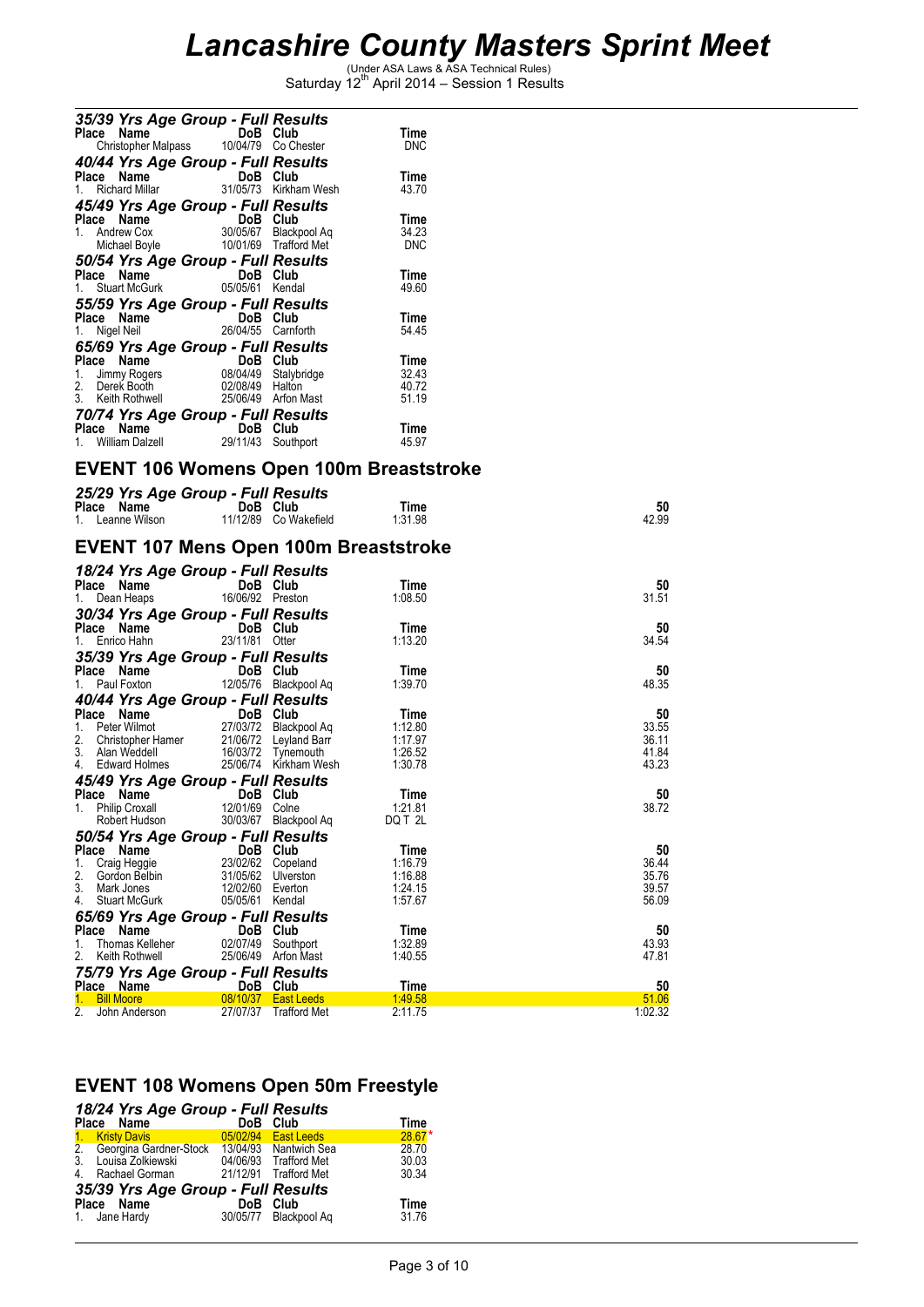|            |                      | 40/44 Yrs Age Group - Full Results      |                       |          |
|------------|----------------------|-----------------------------------------|-----------------------|----------|
| Place Name |                      | DoB Club                                |                       | Time     |
| 1.         | <b>Nina Williams</b> |                                         | 11/09/70   East Leeds | 28.70    |
| 2.         | Heidi Kirkby         |                                         | 11/05/73 Kirkham Wesh | 31.89    |
|            | 3. Emma Bisset       |                                         | 06/11/71 Trafford Met | 34.72    |
|            | 4. Vivien Garland    | 20/10/72 Prescot                        |                       | 35.16    |
|            |                      | 45/49 Yrs Age Group - Full Results      |                       |          |
| Place Name |                      | DoB Club                                |                       | Time     |
|            |                      | 1. Lynne Dawson 21/07/67 Chapeltown     |                       | 33.14    |
|            |                      | 50/54 Yrs Age Group - Full Results      |                       |          |
| Place Name |                      | DoB Club                                |                       | Time     |
|            | 1. Julie Hoyle       | and the 03/04/62 East Leeds             |                       | $30.08*$ |
|            |                      | 2. Diane O'Gorman 05/11/62 Burnley BOBC |                       | 33.65    |
|            |                      | 55/59 Yrs Age Group - Full Results      |                       |          |
| Place Name |                      | DoB Club                                |                       | Time     |
|            |                      | 1. Barbara Holmes 07/09/59              | Blackpool Ag          | 36.51    |
|            |                      | 70/74 Yrs Age Group - Full Results      |                       |          |
| Place      | Name                 | DoB                                     | Club                  | Time     |
|            |                      | 1. Doreen Gordon 19/06/42               | Southport             | 41.54    |

## **EVENT 109 Mens Open 50m Freestyle**

|    |                                                                                                          |                                                |                      | 18/24 Yrs Age Group - Full Results<br>Place Name<br>1. James Warren 21/04/90 East Leeds<br>2. Dean Heaps 16/06/92 Preston<br>3. Sean Hogarth 30/08/93 Kirkham Wesh                                                                                                                  | Time                                                                                                                                                                                                                                           |
|----|----------------------------------------------------------------------------------------------------------|------------------------------------------------|----------------------|-------------------------------------------------------------------------------------------------------------------------------------------------------------------------------------------------------------------------------------------------------------------------------------|------------------------------------------------------------------------------------------------------------------------------------------------------------------------------------------------------------------------------------------------|
|    |                                                                                                          |                                                |                      |                                                                                                                                                                                                                                                                                     | 25.77                                                                                                                                                                                                                                          |
|    |                                                                                                          |                                                |                      |                                                                                                                                                                                                                                                                                     | 27.16                                                                                                                                                                                                                                          |
|    |                                                                                                          |                                                |                      |                                                                                                                                                                                                                                                                                     | 28.62                                                                                                                                                                                                                                          |
|    | 25/29 Yrs Age Group - Full Results                                                                       |                                                |                      |                                                                                                                                                                                                                                                                                     |                                                                                                                                                                                                                                                |
|    |                                                                                                          |                                                |                      |                                                                                                                                                                                                                                                                                     | Time                                                                                                                                                                                                                                           |
|    |                                                                                                          |                                                |                      |                                                                                                                                                                                                                                                                                     | 26.97                                                                                                                                                                                                                                          |
|    |                                                                                                          |                                                |                      |                                                                                                                                                                                                                                                                                     | 27.27                                                                                                                                                                                                                                          |
|    | 30/34 Yrs Age Group - Full Results                                                                       |                                                |                      |                                                                                                                                                                                                                                                                                     |                                                                                                                                                                                                                                                |
|    | Place Name                                                                                               |                                                |                      |                                                                                                                                                                                                                                                                                     | Time                                                                                                                                                                                                                                           |
|    |                                                                                                          |                                                |                      | Blackpool Aq                                                                                                                                                                                                                                                                        | 25.51                                                                                                                                                                                                                                          |
|    | <b>Place Name</b><br>1. Adam Carlisle<br>2. Phillip Burchell<br>2. Phillip Burchell<br>26/02/80 Holywell |                                                |                      |                                                                                                                                                                                                                                                                                     | 29.93                                                                                                                                                                                                                                          |
|    |                                                                                                          |                                                |                      |                                                                                                                                                                                                                                                                                     |                                                                                                                                                                                                                                                |
|    | 35/39 Yrs Age Group - Full Results                                                                       |                                                |                      |                                                                                                                                                                                                                                                                                     | Place Name<br>Place Name<br>1. Christopher Knee 14/02/79 East Leeds<br>2. Marek Dynda 15/06/76 Barrow LD<br>2. Marek Dynda 15/06/76 Barrow LD<br>2. Marek Dynda 15/06/76 Barrow LD<br>2.54<br>3. Kevin Rawding 29/03/75 Blackpool Aq<br>12/05/ |
|    |                                                                                                          |                                                |                      |                                                                                                                                                                                                                                                                                     |                                                                                                                                                                                                                                                |
|    |                                                                                                          |                                                |                      |                                                                                                                                                                                                                                                                                     |                                                                                                                                                                                                                                                |
|    |                                                                                                          |                                                |                      |                                                                                                                                                                                                                                                                                     |                                                                                                                                                                                                                                                |
|    |                                                                                                          |                                                |                      |                                                                                                                                                                                                                                                                                     |                                                                                                                                                                                                                                                |
|    |                                                                                                          |                                                |                      |                                                                                                                                                                                                                                                                                     |                                                                                                                                                                                                                                                |
|    |                                                                                                          |                                                |                      |                                                                                                                                                                                                                                                                                     |                                                                                                                                                                                                                                                |
|    | 40/44 Yrs Age Group - Full Results                                                                       |                                                |                      | <b>Place Name 1996 CIUD</b><br><b>Place Name 1996 CIUD</b><br><b>Place Name 1996 CIUD</b><br><b>Place Name 1996/70 East Leeds</b><br>2. Peter Wilmot<br><b>1. Neil Richardson</b><br><b>1997 2. Explored Barrows 1997 2. Explored Barrows 6. David Hearity<br/> <b>6. David</b></b> | Time                                                                                                                                                                                                                                           |
|    |                                                                                                          |                                                |                      |                                                                                                                                                                                                                                                                                     | 24.08                                                                                                                                                                                                                                          |
|    |                                                                                                          |                                                |                      |                                                                                                                                                                                                                                                                                     | 27.15                                                                                                                                                                                                                                          |
|    |                                                                                                          |                                                |                      |                                                                                                                                                                                                                                                                                     |                                                                                                                                                                                                                                                |
|    |                                                                                                          |                                                |                      |                                                                                                                                                                                                                                                                                     | $\begin{array}{r}27.15 \\ 28.89 \\ \hline\n29.79\n\end{array}$                                                                                                                                                                                 |
|    |                                                                                                          |                                                |                      |                                                                                                                                                                                                                                                                                     | 30.83                                                                                                                                                                                                                                          |
|    |                                                                                                          |                                                |                      |                                                                                                                                                                                                                                                                                     | 32.12                                                                                                                                                                                                                                          |
|    |                                                                                                          |                                                |                      |                                                                                                                                                                                                                                                                                     | 32.80<br>34.60                                                                                                                                                                                                                                 |
|    | 45/49 Yrs Age Group - Full Results                                                                       |                                                |                      |                                                                                                                                                                                                                                                                                     |                                                                                                                                                                                                                                                |
|    | Place Name                                                                                               |                                                |                      | <b>Signal Contract COVE CAUGE 2018</b><br>1008/66 East Leeds<br>01/09/67 Blackpool Aq<br>e 10/01/69 Trafford Met<br>30/03/67 Blackpool Aq                                                                                                                                           | Time                                                                                                                                                                                                                                           |
|    | 1. Stuart Hoyle                                                                                          |                                                |                      |                                                                                                                                                                                                                                                                                     | <u>28.03 magazines and 28.03 magazines and 28.03 magazines and 28.03 magazines and 28.03 magazines and 28.03 mag</u>                                                                                                                           |
| 2. |                                                                                                          |                                                |                      |                                                                                                                                                                                                                                                                                     | 30.22                                                                                                                                                                                                                                          |
| 3. | Paul Howlett<br>Michael Boyle                                                                            |                                                |                      |                                                                                                                                                                                                                                                                                     | 30.38                                                                                                                                                                                                                                          |
|    | 4. Robert Hudson                                                                                         |                                                |                      |                                                                                                                                                                                                                                                                                     | 48.42                                                                                                                                                                                                                                          |
|    | 50/54 Yrs Age Group - Full Results                                                                       |                                                |                      |                                                                                                                                                                                                                                                                                     |                                                                                                                                                                                                                                                |
|    | Place Name                                                                                               | $\overline{D}$<br>05/05/61<br>18/11/61         | DoB Club             |                                                                                                                                                                                                                                                                                     | Time                                                                                                                                                                                                                                           |
| 1. | <b>Stuart McGurk</b>                                                                                     |                                                |                      | Kendal                                                                                                                                                                                                                                                                              | 38.16                                                                                                                                                                                                                                          |
|    | David Lewis                                                                                              |                                                |                      | 18/11/61 Melton M'bry                                                                                                                                                                                                                                                               | DQ ST                                                                                                                                                                                                                                          |
|    | 55/59 Yrs Age Group - Full Results                                                                       |                                                |                      |                                                                                                                                                                                                                                                                                     |                                                                                                                                                                                                                                                |
|    | Place Name                                                                                               |                                                |                      |                                                                                                                                                                                                                                                                                     | Time                                                                                                                                                                                                                                           |
| 1. | Nigel Neil                                                                                               | DoB Club<br>26/04/55 Carnf                     |                      | Carnforth                                                                                                                                                                                                                                                                           | 47.72                                                                                                                                                                                                                                          |
|    |                                                                                                          |                                                |                      |                                                                                                                                                                                                                                                                                     |                                                                                                                                                                                                                                                |
|    | 65/69 Yrs Age Group - Full Results                                                                       |                                                |                      |                                                                                                                                                                                                                                                                                     |                                                                                                                                                                                                                                                |
|    | Place Name                                                                                               |                                                | DoB Club<br>02/08/49 |                                                                                                                                                                                                                                                                                     | Time                                                                                                                                                                                                                                           |
|    | 1. Derek Booth<br>2. Keith Rothwell                                                                      |                                                |                      | Halton<br>25/06/49 Arfon Mast                                                                                                                                                                                                                                                       | 32.67<br>37.85                                                                                                                                                                                                                                 |
|    |                                                                                                          |                                                |                      |                                                                                                                                                                                                                                                                                     |                                                                                                                                                                                                                                                |
|    | 70/74 Yrs Age Group - Full Results                                                                       |                                                |                      |                                                                                                                                                                                                                                                                                     |                                                                                                                                                                                                                                                |
|    | Place Name                                                                                               | $\overline{\text{DoB}}$ Club<br>29/11/43 South |                      |                                                                                                                                                                                                                                                                                     | Time                                                                                                                                                                                                                                           |
|    | 1. William Dalzell                                                                                       |                                                |                      | Southport                                                                                                                                                                                                                                                                           | 33.87                                                                                                                                                                                                                                          |
|    | 75/79 Yrs Age Group - Full Results                                                                       |                                                |                      |                                                                                                                                                                                                                                                                                     |                                                                                                                                                                                                                                                |
|    | Place Name                                                                                               |                                                | DoB                  | Club                                                                                                                                                                                                                                                                                | Time                                                                                                                                                                                                                                           |
| 1. | Keith Leary                                                                                              |                                                | 09/11/39             | Blackpool Aq                                                                                                                                                                                                                                                                        | 41.99                                                                                                                                                                                                                                          |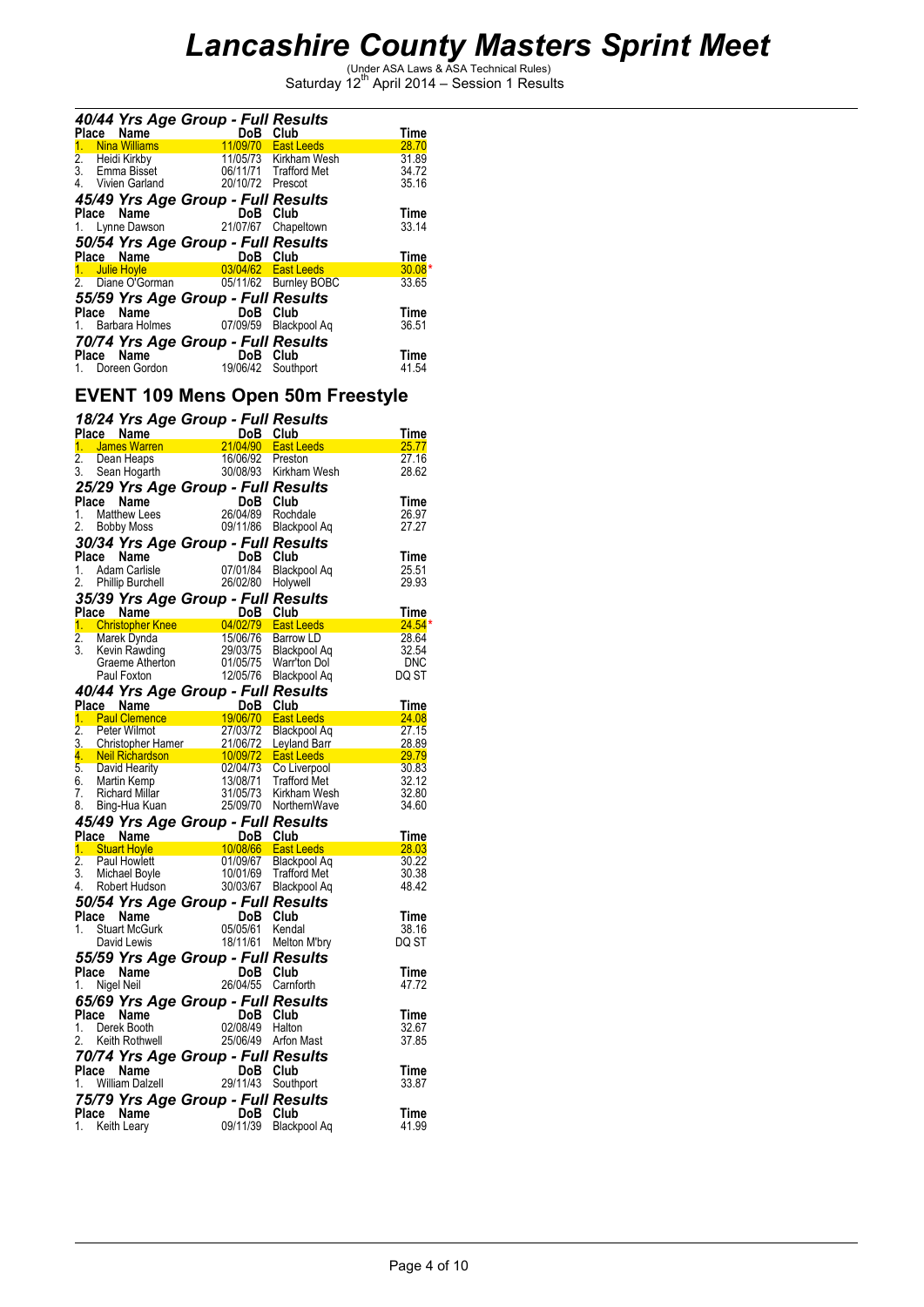| <b>EVENT 110 Womens Open 100m Butterfly</b>                  |                                     |                                                    |                                                   |                |                |                |
|--------------------------------------------------------------|-------------------------------------|----------------------------------------------------|---------------------------------------------------|----------------|----------------|----------------|
| 25/29 Yrs Age Group - Full Results                           |                                     |                                                    |                                                   |                |                |                |
| Place Name<br>1. Leanne Wilson                               | DoB Club                            | 11/12/89 Co Wakefield                              | Time<br>1:17.59                                   | 50<br>35.12    |                |                |
| 2. Nicolette Hollindale                                      |                                     | 06/02/86 Darlington                                | 1:20.70                                           | 37.66          |                |                |
| 40/44 Yrs Age Group - Full Results                           |                                     |                                                    |                                                   |                |                |                |
| Place Name                                                   | DoB Club                            |                                                    | Time                                              | 50             |                |                |
| 1. Philippa Rickard 14/01/71 East Leeds                      |                                     |                                                    | 1:10.81                                           | 32.46          |                |                |
| 45/49 Yrs Age Group - Full Results                           |                                     |                                                    |                                                   |                |                |                |
| Place Name                                                   | DoB Club                            |                                                    | Time                                              | 50             |                |                |
| 1. Lynne Dawson                                              |                                     | 21/07/67 Chapeltown                                | 1:47.30                                           | 49.01          |                |                |
| 65/69 Yrs Age Group - Full Results                           |                                     |                                                    |                                                   | 50             |                |                |
| Place Name<br>1. Patricia Jackson                            | DoB Club                            | 04/03/47 East Anglian                              | Time<br>1:38.07                                   | 44.55          |                |                |
|                                                              |                                     |                                                    |                                                   |                |                |                |
| <b>EVENT 111 Mens Open 100m Butterfly</b>                    |                                     |                                                    |                                                   |                |                |                |
| 35/39 Yrs Age Group - Full Results                           |                                     |                                                    |                                                   |                |                |                |
| Place Name                                                   | DoB Club                            |                                                    | Time                                              | 50             |                |                |
| 1. Graeme Atherton<br>Christopher Malpass                    |                                     | 01/05/75 Warr'ton Dol<br>10/04/79    Co    Chester | 1:01.13<br><b>DNC</b>                             | 28.36          |                |                |
| 50/54 Yrs Age Group - Full Results                           |                                     |                                                    |                                                   |                |                |                |
| Place Name                                                   | DoB Club                            |                                                    | Time                                              | 50             |                |                |
| Alec Johnson<br>1.                                           |                                     | 18/07/62 Trafford Met                              | 1:04:44                                           | 30.08          |                |                |
| 2. Mark Jones<br>3. Stuart McGurk                            | 12/02/60 Everton<br>05/05/61 Kendal |                                                    | 1:16.92<br>1:42.28                                | 36.64<br>46.48 |                |                |
| 55/59 Yrs Age Group - Full Results                           |                                     |                                                    |                                                   |                |                |                |
| Place Name                                                   | DoB Club                            |                                                    | Time                                              | 50             |                |                |
| 1. David Burchell                                            | 23/03/55 Mold                       |                                                    | 1:24.19                                           | 39.31          |                |                |
| 65/69 Yrs Age Group - Full Results                           |                                     |                                                    |                                                   |                |                |                |
| Place Name                                                   | DoB Club                            |                                                    | Time                                              | 50             |                |                |
| 1. Derek Booth                                               | 02/08/49 Halton                     |                                                    | 1:37.33                                           | 46.71          |                |                |
|                                                              |                                     |                                                    | <b>EVENT 112 Mens/Womens Open 200m Backstroke</b> |                |                |                |
| <b>MENS 40/44 Yrs Age Group - Full Results</b>               |                                     |                                                    |                                                   |                |                |                |
| Place Name                                                   | DoB Club                            |                                                    | Time                                              | 50             | 100            | 150            |
| 1. Richard Symons                                            |                                     | 29/05/74 Trafford Met                              | 2:29.82                                           | 34.77          | 1:12.35        | 1:50.98        |
| <b>MENS 45/49 Yrs Age Group - Full Results</b>               |                                     |                                                    |                                                   |                |                |                |
| Place Name<br>$\sim$ 30<br>1. Andrew Cox                     | DoB Club                            | 30/05/67 Blackpool Aq                              | Time<br>2:36.90                                   | 50<br>35.25    | 100<br>1:14.10 | 150<br>1:55.40 |
| <b>MENS 50/54 Yrs Age Group - Full Results</b>               |                                     |                                                    |                                                   |                |                |                |
| Place Name                                                   | DoB Club                            |                                                    | Time                                              | 50             | 100            | 150            |
| Mark Jones<br>1.                                             | 12/02/60 Everton                    |                                                    | 2:43.94                                           | 39.67          | 1:21.80        | 2:03.11        |
| 2. Stuart McGurk                                             | 05/05/61 Kendal                     |                                                    | 3:54.57                                           | 56.27          | 1:56.75        | 2:55.83        |
| Gordon Belbin                                                | 31/05/62 Ulverston                  |                                                    | <b>DNC</b>                                        |                |                |                |
| <b>MENS 65/69 Yrs Age Group - Full Results</b><br>Place Name | DoB Club                            |                                                    | Time                                              | 50             | 100            | 150            |
| 1. Graham Padgett                                            |                                     | 13/12/47 Warr'ton Dol                              | 3:04.79                                           | 43.98          | 1:29.74        | 2:17.28        |
| <b>MENS 75/79 Yrs Age Group - Full Results</b>               |                                     |                                                    |                                                   |                |                |                |
| Place Name                                                   | DoB Club                            |                                                    | Time                                              | 50             | 100            | 150            |
| John Anderson<br>1.                                          |                                     | 27/07/37 Trafford Met                              | 4:18.89                                           | 1:02.32        | 2:09.04        | 3:15.28        |
| <b>WOMENS 25/29 Yrs Age Group - Full Results</b>             |                                     |                                                    |                                                   |                |                |                |
| Place Name<br>1. Nicolette Hollindale                        | DoB Club                            | 06/02/86 Darlington                                | Time<br>2:44.90                                   | 50<br>38.96    | 100<br>1:20.56 | 150<br>2:03.24 |
| <b>WOMENS 50/54 Yrs Age Group - Full Results</b>             |                                     |                                                    |                                                   |                |                |                |
| Place Name                                                   | DoB Club                            |                                                    | Time                                              | 50             | 100            | 150            |
| 1. Judy Brown                                                |                                     | 24/03/64 Warr'ton Dol                              | 2:38.81                                           | 38.34          | 1:18.62        | 1:59.20        |
|                                                              |                                     |                                                    |                                                   |                |                |                |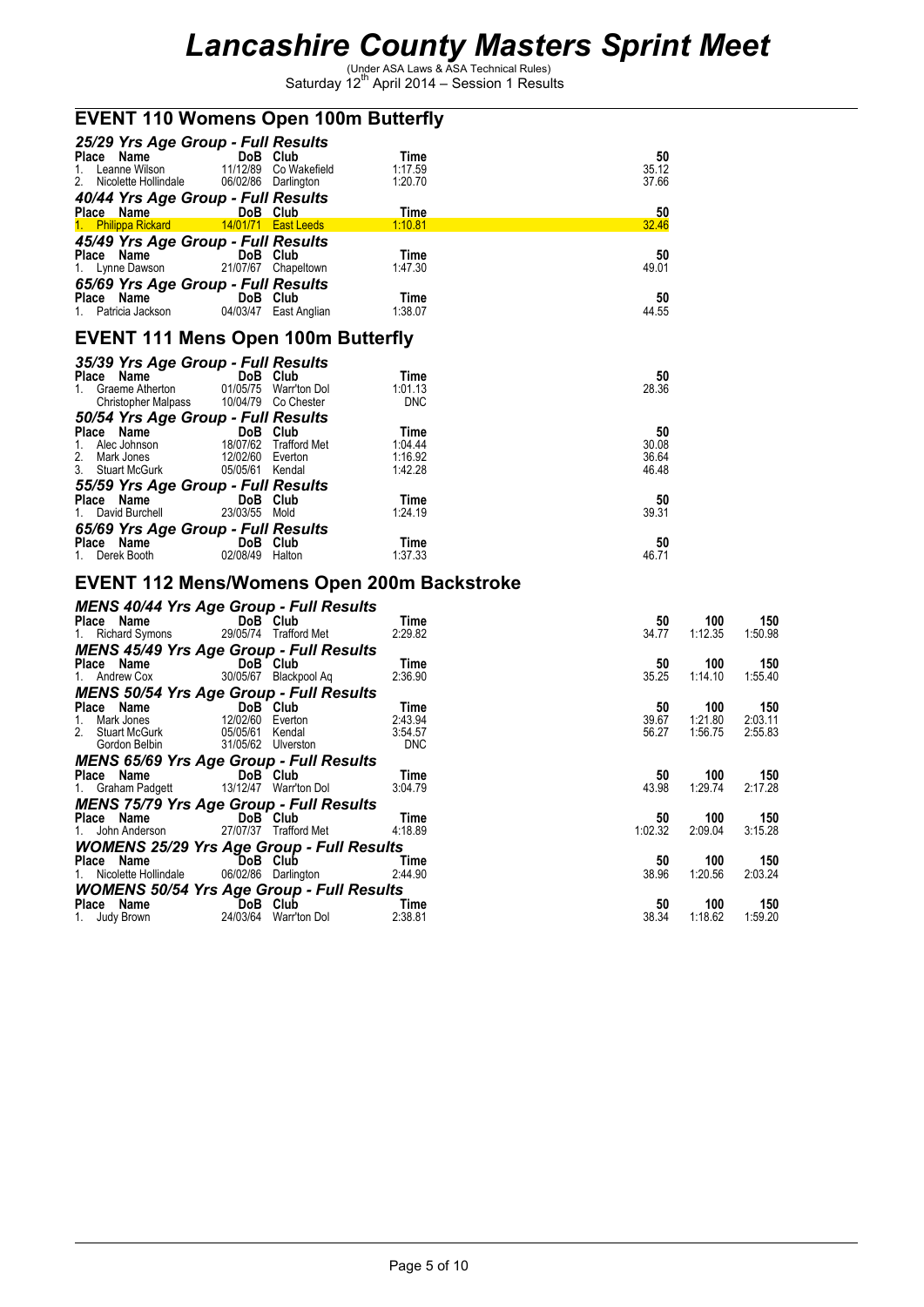| <b>EVENT 201 Mens/Womens Open 200m Butterfly</b>                                                                                                                       |                                                   |                                              |                            |                      |                           |                           |
|------------------------------------------------------------------------------------------------------------------------------------------------------------------------|---------------------------------------------------|----------------------------------------------|----------------------------|----------------------|---------------------------|---------------------------|
| <b>MENS 35/39 Yrs Age Group - Full Results</b><br>Place Name<br>Christopher Malpass                                                                                    | DoB Club                                          | 10/04/79 Co Chester                          | Time<br><b>DNC</b>         | 50                   | 100                       | 150                       |
| <b>MENS 50/54 Yrs Age Group - Full Results</b><br><b>Place Name</b><br>1. Mark Jones<br>12/02/60 Everto<br><b>MENS 65/69 Yrs Age Group - Full Results</b>              | 12/02/60 Everton                                  |                                              | Time<br>2:48.37            | 50<br>38.04          | 100<br>1:21.77            | 150<br>2:05.66            |
| <b>Place Name</b><br>1. Derek Booth<br>2. Keith Rothwell                                                                                                               | DoB Club<br>02/08/49 Halton                       | 25/06/49 Arfon Mast                          | Time<br>3:36.13<br>4:03.86 | 50<br>49.10<br>53.85 | 100<br>1:43.83<br>1:56.34 | 150<br>2:40.33<br>3:00.29 |
| <b>WOMENS 65/69 Yrs Age Group - Full Results</b><br>Place Name<br>1. Patricia Jackson                                                                                  | <b>Example 15 DoB</b> Club                        | 04/03/47 East Anglian                        | Time<br>3:42.69            | 50<br>46.98          | 100<br>1:44.26            | 150<br>2.43.47            |
| <b>EVENT 202 Mens/Womens Open 200m Breaststroke</b>                                                                                                                    |                                                   |                                              |                            |                      |                           |                           |
| <b>MENS 30/34 Yrs Age Group - Full Results</b><br>Place Name<br>1. Enrico Hahn 23/11/81 Otter<br>2. Phillip Burchell 26/02/80 Holywell<br><b>MENS 40/44 V - A -- C</b> | DoB Club                                          |                                              | Time<br>2:38.93<br>2:47.74 | 50<br>35.87<br>38.06 | 100<br>1:15.80<br>1:19.89 | 150<br>1:56.70<br>2:03.02 |
| <b>MENS 40/44 Yrs Age Group - Full Results</b><br>Place Name<br>1. Peter Wilmot 27/03/72 Blackp<br>2. Peter will be to the control of the Bilack Pool Ay               |                                                   | 27/03/72 Blackpool Aq                        | Time<br>2:48.02<br>3:17.25 | 50<br>36.79<br>44.05 | 100<br>1:17.93<br>1:33.16 | 150<br>2:02.51<br>2:25.25 |
| <b>MENS 45/49 Yrs Age Group - Full Results</b><br>Place Name<br>1. Philip Croxall 12/01/69 Colne                                                                       |                                                   |                                              | Time<br>2:57.03            | 50<br>40.73          | 100<br>1:21.51            | 150<br>2:12.87            |
| <b>MENS 50/54 Yrs Age Group - Full Results</b><br>Place Name<br>1. Craig Heggie<br>2. Mark Jones                                                                       | DoB Club<br>23/02/62 Copeland<br>12/02/60 Everton |                                              | Time<br>2:50.59<br>2:59.78 | 50<br>37.91<br>40.87 | 100<br>1:21.45<br>1:27.13 | 150<br>2:06.15<br>2:13.65 |
| <b>MENS 55/59 Yrs Age Group - Full Results</b><br><b>Place Name</b><br>1. David Burchell 23/                                                                           | DoB Club<br>23/03/55 Mold                         |                                              | Time<br>3:11.89            | 50<br>42.54          | 100<br>1:32.16            | 150<br>2:22.92            |
| <b>MENS 65/69 Yrs Age Group - Full Results</b><br>Place Name<br>1. Graham Padgett<br>2. Keith Rothwell                                                                 | DoB Club                                          | 13/12/47 Warr'ton Dol<br>25/06/49 Arfon Mast | Time<br>3:18.70<br>3:42.91 | 50<br>44.78<br>53.04 | 100<br>1:34.97<br>1:50.07 | 150<br>2:26.35<br>2:46.97 |
| <b>MENS 75/79 Yrs Age Group - Full Results</b>                                                                                                                         |                                                   |                                              | Time                       | 50                   | 100                       | 150                       |
| Place Name<br>1. Bill Moore 1. 08/10/37 East L<br>2. John Anderson                                                                                                     |                                                   | 08/10/37 East Leeds<br>27/07/37 Trafford Met | 4:02.51<br>4:56.70         | 52.87<br>1:05.99     | 1:54.90<br>2:21.98        | 2:59.51<br>3:39.41        |
| <b>WOMENS 45/49 Yrs Age Group - Full Results</b><br>Place Name <b>DoB</b> Club<br>1. Lynne Dawson                                                                      |                                                   | 21/07/67 Chapeltown                          | Time<br>3:35.16            | 50<br>47.14          | 100<br>1:40.84            | 150<br>2:38.57            |
| <b>WOMENS 65/69 Yrs Age Group - Full Results</b><br>Place Name DoB Club<br>1. Helen Jenkins                                                                            |                                                   | 08/06/46 Southport                           | Time<br>3:52.97            | 50<br>51.62          | 100<br>1:50.20            | 150<br>2:51.49            |
| <b>EVENT 203 Womens Open 50m Butterfly</b>                                                                                                                             |                                                   |                                              |                            |                      |                           |                           |

### *18/24 Yrs Age Group - Full Results*

| $10.27$ $110$ $1.90$ $0.04p$                                                                                                    |          |                       |             |
|---------------------------------------------------------------------------------------------------------------------------------|----------|-----------------------|-------------|
| Name<br>Place                                                                                                                   | DoB Club |                       | Time        |
| 1. Georgina Gardner-Stock 13/04/93 Nantwich Sea                                                                                 |          |                       | 31.23       |
| 2. Louisa Zolkiewski                                                                                                            |          | 04/06/93 Trafford Met | 32.48       |
| 3. Rachael Gorman 21/12/91 Trafford Met                                                                                         |          |                       | 34.70       |
| 4. Becky Metcalfe 14/02/90 Southport                                                                                            |          |                       | 37.26       |
| Kristy Davis                                                                                                                    |          | 05/02/94 East Leeds   | DNC         |
| 25/29 Yrs Age Group - Full Results                                                                                              |          |                       |             |
| Name                                                                                                                            | DoB Club |                       | Time        |
| <b>Place Name</b><br>1. Leanne Wilson 11/12/89 Co Wakefield                                                                     |          |                       | 34.61       |
| 2. Nicolette Hollindale 06/02/86 Darlington                                                                                     |          |                       | 34.82       |
| 30/34 Yrs Age Group - Full Results                                                                                              |          |                       |             |
| Place Name                                                                                                                      | DoB Club |                       | Time        |
|                                                                                                                                 |          |                       | 35.89       |
| 40/44 Yrs Age Group - Full Results                                                                                              |          |                       |             |
|                                                                                                                                 |          |                       | <b>Time</b> |
| <b>Place Name 18 DoB Club</b><br><b>1. Philippa Rickard 14/01/71 East Leeds</b><br><b>2. Heidi Kirkby 11/05/73 Kirkham Wesh</b> |          |                       | 31.20       |
|                                                                                                                                 |          |                       | 35.14       |
| 3. Vivien Garland 20/10/72 Prescot                                                                                              |          |                       | 39.91       |
|                                                                                                                                 |          |                       |             |
| <b>50/54 Yrs Age Group - Full Results<br/>Place Name DoB Club<br/>1. Diane O'Gorman 05/11/62 Burnley BOBC</b>                   |          |                       | Time        |
|                                                                                                                                 |          |                       | 35.56       |
| 55/59 Yrs Age Group - Full Results                                                                                              |          |                       |             |
| Name<br>Place                                                                                                                   | DoB      | Club                  | Time        |
| Barbara Holmes<br>1.                                                                                                            |          | 07/09/59 Blackpool Aq | 43.79       |
|                                                                                                                                 |          |                       |             |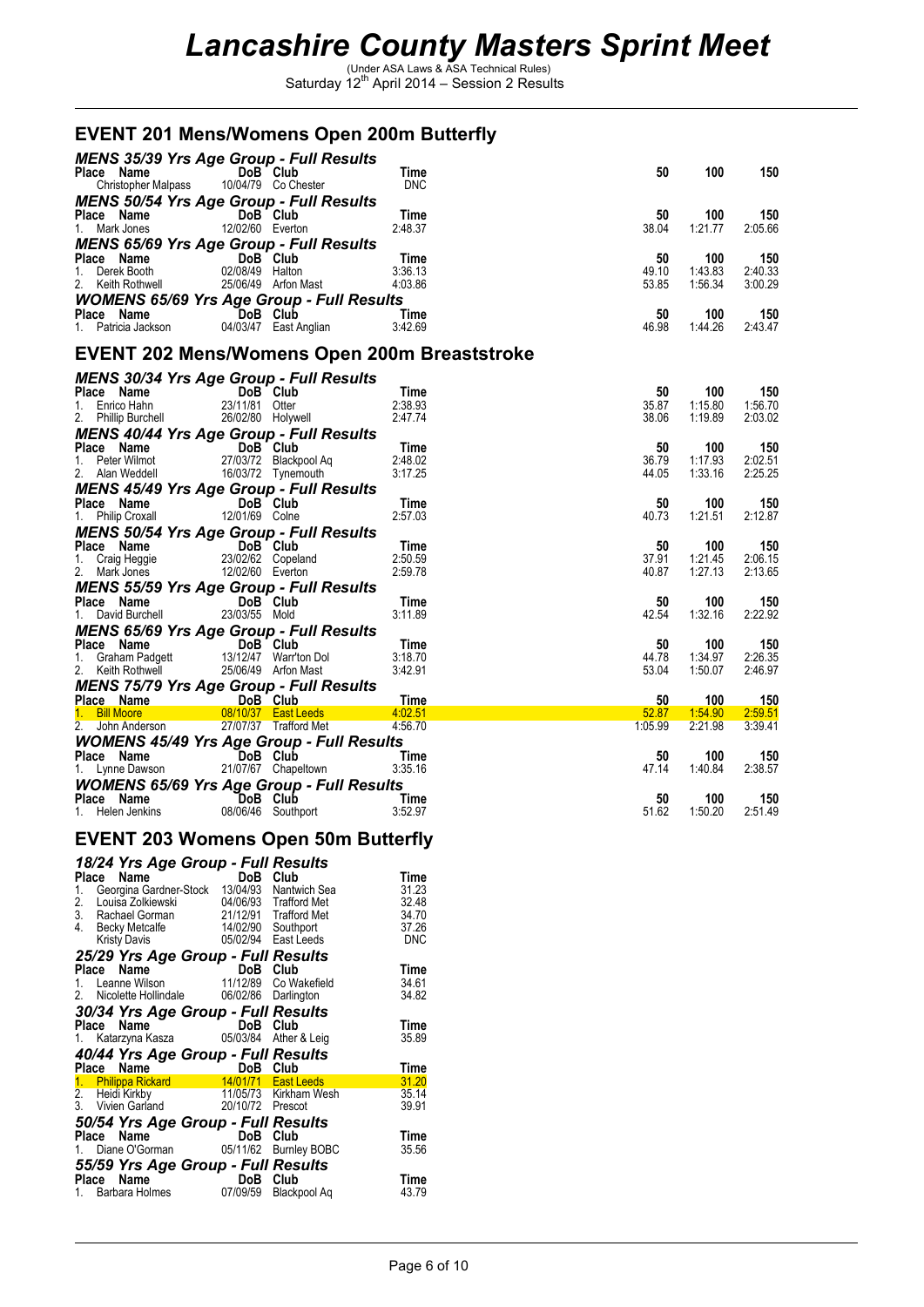## *Lancashire County Masters Sprint Meet*

(Under ASA Laws & ASA Technical Rules) Saturday 12th April 2014 – Session 2 Results

| 65/69 Yrs Age Group - Full Results       |                       |               |
|------------------------------------------|-----------------------|---------------|
| Place Name                               | DoB Club              | Time          |
| 1. Patricia Jackson                      | 04/03/47 East Anglian | 41.06         |
| 70/74 Yrs Age Group - Full Results       | DoB Club              |               |
| Place Name<br>1. Doreen Gordon           | 19/06/42 Southport    | Time<br>54.98 |
| <b>EVENT 204 Mens Open 50m Butterfly</b> |                       |               |

### *18/24 Yrs Age Group - Full Results* **Place Name 18 CDoB Club 18 Time**<br>1. Sean Hogarth 1970/08/93 Kirkham Wesh 31.41 *25/29 Yrs Age Group - Full Results* **Place Name 18 CDoB Club 1. Time**<br>1. Matthew Lees 26/04/89 Rochdale 28.59 *35/39 Yrs Age Group - Full Results* **Place Name 19 CDOB Club 11. Time**<br>1. Graeme Atherton 101/05/75 Warr'ton Dol 27.45 2. Marek Dynda 15/06/76 Barrow LD 31.76 3. Attiqur Rehman 28/04/79 Trafford Met 45.54 Christopher Malpass 10/04/79 Co Chester DNC *40/44 Yrs Age Group - Full Results* **Place Name 18 Club Club Time**<br>1. Stewart Hallows 12/01/71 Todmorden 28.71 *45/49 Yrs Age Group - Full Results* **Place Name 10 DoB Club 10**<br>1. Michael Boyle 10/01/69 Trafford Met 40.29

| 50/54 Yrs Age Group - Full Results |                    |                       |       |
|------------------------------------|--------------------|-----------------------|-------|
| Place Name                         | DoB Club           |                       | Time  |
| 1. Alec Johnson                    |                    | 18/07/62 Trafford Met | 28.14 |
| 2. Gordon Belbin                   | 31/05/62 Ulverston |                       | 31.72 |
| 65/69 Yrs Age Group - Full Results |                    |                       |       |
| Place Name                         |                    | DoB Club              | Time  |
| 1. Thomas Kelleher                 |                    | 02/07/49 Southport    | 33.11 |
|                                    |                    |                       |       |

### **EVENT 205 Womens Open 100m Freestyle**

| 18/24 Yrs Age Group - Full Results     |                       |                       |            |       |
|----------------------------------------|-----------------------|-----------------------|------------|-------|
| Place Name                             | DoB Club              |                       | Time       | 50    |
| 1 <sub>1</sub><br><b>Kristy Davis</b>  | 05/02/94              | <b>East Leeds</b>     | $1:03.50*$ | 30.71 |
| 2.<br>Rachael Gorman                   |                       | 21/12/91 Trafford Met | 1:04.63    | 31.27 |
| 25/29 Yrs Age Group - Full Results     |                       |                       |            |       |
| Place Name                             | DoB Club              |                       | Time       | 50    |
| Nicolette Hollindale<br>1.             | 06/02/86              | Darlington            | 1:08.27    | 33.45 |
| 2.<br>Leanne Wilson                    | 11/12/89              | Co Wakefield          | 1:09.72    | 33.30 |
| 40/44 Yrs Age Group - Full Results     |                       |                       |            |       |
| Place Name                             | DoB Club              |                       | Time       | 50    |
| <b>Nina Williams</b><br>1 <sup>1</sup> | 11/09/70              | <b>East Leeds</b>     | 1:02.45    | 30.41 |
| 50/54 Yrs Age Group - Full Results     |                       |                       |            |       |
| Place Name                             | DoB Club              |                       | Time       | 50    |
| Judy Brown<br>1.                       | 24/03/64 Warr'ton Dol |                       | 1:05.10    | 31.43 |
| 2.<br>Diane O'Gorman                   |                       | 05/11/62 Burnley BOBC | 1:14.90    | 35.59 |
| Julie Hoyle                            |                       | 03/04/62 East Leeds   | <b>DNC</b> |       |
| 55/59 Yrs Age Group - Full Results     |                       |                       |            |       |
| Place Name                             | DoB                   | Club                  | Time       | 50    |
| 1. Barbara Holmes                      | 07/09/59              | Blackpool Ag          | 1:23.52    | 39.29 |
| 70/74 Yrs Age Group - Full Results     |                       |                       |            |       |
| Place Name                             | DoB Club              |                       | Time       | 50    |
| Doreen Gordon                          | 19/06/42              | Southport             | 1:35.99    | 44.74 |

## **EVENT 206 Mens Open 100m Freestyle**

### *18/24 Yrs Age Group - Full Results*

|    | .<br>Place Name                    |          | DoB Club              | Time     | 50    |  |  |  |  |
|----|------------------------------------|----------|-----------------------|----------|-------|--|--|--|--|
|    | 1 James Warren                     | 21/04/90 | <b>East Leeds</b>     | 55.82    | 26.96 |  |  |  |  |
|    | 2. Dean Heaps                      | 16/06/92 | Preston               | 1:02.48  | 29.35 |  |  |  |  |
| 3. | Sean Hogarth                       |          | 30/08/93 Kirkham Wesh | 1:04.17  | 31.39 |  |  |  |  |
|    | 30/34 Yrs Age Group - Full Results |          |                       |          |       |  |  |  |  |
|    | Place Name                         |          | DoB Club              | Time     | 50    |  |  |  |  |
| 1. | Enrico Hahn                        | 23/11/81 | Otter                 | 58.12    | 27.98 |  |  |  |  |
|    | 2. Phillip Burchell                | 26/02/80 | Holywell              | 1:05.29  | 31.89 |  |  |  |  |
|    | 35/39 Yrs Age Group - Full Results |          |                       |          |       |  |  |  |  |
|    | Place Name                         |          | DoB Club              | Time     | 50    |  |  |  |  |
| 1. | <b>Christopher Knee</b>            | 04/02/79 | <b>East Leeds</b>     | $55.43*$ | 26.02 |  |  |  |  |
| 2. | Graeme Atherton                    | 01/05/75 | Warr'ton Dol          | 58.91    | 28.33 |  |  |  |  |
| 3. | Marek Dynda                        | 15/06/76 | Barrow LD             | 1:02.75  | 29.90 |  |  |  |  |
| 4. | Kevin Rawding                      | 29/03/75 | Blackpool Ag          | 1:12.50  | 34.96 |  |  |  |  |
|    | 5. Attiqur Rehman                  | 28/04/79 | <b>Trafford Met</b>   | 1:20.33  | 38.06 |  |  |  |  |
| 6. | Paul Foxton                        | 12/05/76 | Blackpool Ag          | 1:33.77  | 43.90 |  |  |  |  |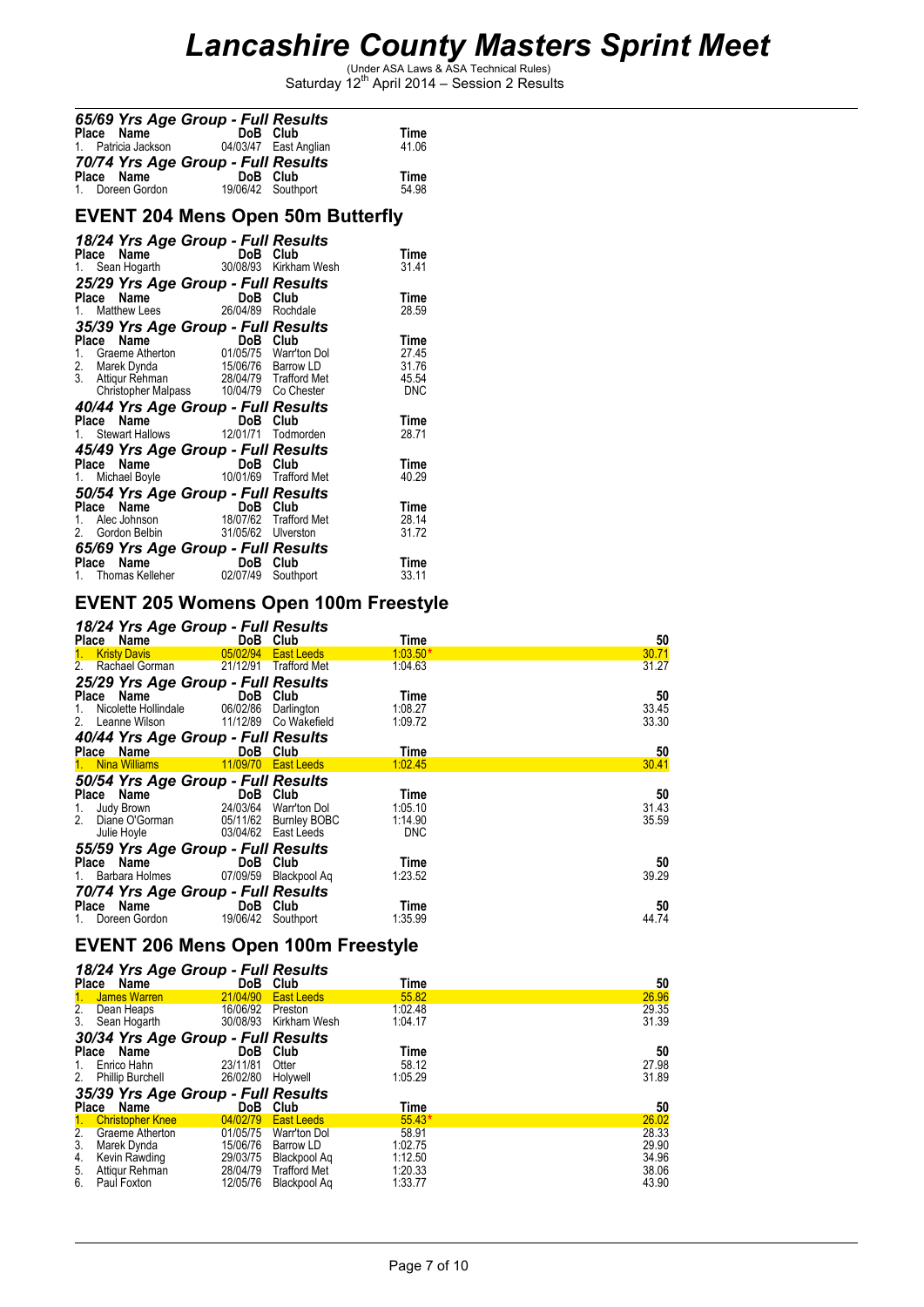| DoB Club<br>Time<br>Place<br>Name<br>53.98<br><b>Paul Clemence</b><br>19/06/70<br><b>East Leeds</b><br>2.<br>59.95<br>29/05/74<br><b>Richard Symons</b><br>Trafford Met | 50<br>25.79<br>28.83<br>31.83<br>34.95<br>35.06<br>35.46<br>37.36 |
|-------------------------------------------------------------------------------------------------------------------------------------------------------------------------|-------------------------------------------------------------------|
|                                                                                                                                                                         |                                                                   |
|                                                                                                                                                                         |                                                                   |
|                                                                                                                                                                         |                                                                   |
| 3.<br>1:06.82<br>10/09/72<br><b>Neil Richardson</b><br><b>East Leeds</b>                                                                                                |                                                                   |
| 4.<br>13/08/71<br>1:12.98<br>Trafford Met<br>Martin Kemp                                                                                                                |                                                                   |
| 5.<br>31/05/73<br>Kirkham Wesh<br>1:13.66<br><b>Richard Millar</b>                                                                                                      |                                                                   |
| 6.<br>25/09/70<br>1:13.83<br>Bing-Hua Kuan<br>NorthernWave                                                                                                              |                                                                   |
| 25/06/74<br>7.<br><b>Edward Holmes</b><br>Kirkham Wesh<br>1:18.83                                                                                                       |                                                                   |
| 45/49 Yrs Age Group - Full Results                                                                                                                                      |                                                                   |
| DoB Club<br>Place Name<br>Time                                                                                                                                          | 50                                                                |
| 10/08/66<br><b>Stuart Hoyle</b><br>1:01.88<br><b>East Leeds</b>                                                                                                         | 29.38                                                             |
| 2.<br>30/05/67<br>1:03.00<br>Andrew Cox<br>Blackpool Ag                                                                                                                 | 29.80                                                             |
| 3.<br>29/09/67<br>Mitchell Midgley-Davie<br>1:04.60<br>Blackpool Aq                                                                                                     | 31.18                                                             |
| 4.<br>01/09/67<br>1:07.90<br>Paul Howlett<br>Blackpool Aq                                                                                                               | 32.77                                                             |
| 5.<br>10/01/69<br>1:10.44<br>Michael Boyle<br>Trafford Met                                                                                                              | 34.33                                                             |
| 08/02/66<br><b>DNC</b><br><b>Potton Steve</b><br>Blackpool Aq                                                                                                           |                                                                   |
| 50/54 Yrs Age Group - Full Results                                                                                                                                      |                                                                   |
| DoB Club<br>Place Name<br>Time                                                                                                                                          | 50                                                                |
| 12/02/60<br>1:06.20<br>Mark Jones<br>Everton<br>1.                                                                                                                      | 32.55                                                             |
| 2.<br>1:07.81<br>18/11/61<br>David Lewis<br>Melton M'bry                                                                                                                | 32.81                                                             |
| 55/59 Yrs Age Group - Full Results                                                                                                                                      |                                                                   |
| Place Name<br>DoB Club<br>Time                                                                                                                                          | 50                                                                |
| 26/04/55 Carnforth<br>1:47.72<br>Nigel Neil<br>1.                                                                                                                       | 49.79                                                             |
|                                                                                                                                                                         |                                                                   |
| 65/69 Yrs Age Group - Full Results                                                                                                                                      |                                                                   |
| DoB Club<br>Place Name<br>Time                                                                                                                                          | 50                                                                |
| 1:25.48<br>12/09/48<br>Charles Van Heyningen<br>Southport<br>1.                                                                                                         | 37.98                                                             |
| 70/74 Yrs Age Group - Full Results                                                                                                                                      |                                                                   |
| DoB Club<br>Place Name<br>Time                                                                                                                                          | 50                                                                |
| 29/11/43<br><b>DNC</b><br><b>William Dalzell</b><br>Southport                                                                                                           |                                                                   |
| 75/79 Yrs Age Group - Full Results                                                                                                                                      |                                                                   |
| Club<br>Time<br>Place Name<br>DoB.                                                                                                                                      | 50                                                                |
| 09/11/39<br>Blackpool Aq<br>1:38.72<br>Keith Leary                                                                                                                      | 46.74                                                             |
| 2.<br>27/07/37<br><b>Trafford Met</b><br>1:49.36<br>John Anderson                                                                                                       | 51.73                                                             |

### **EVENT 207 Womens Open 50m Breaststroke**

| 18/24 Yrs Age Group - Full Results                                                         |          |           |               |
|--------------------------------------------------------------------------------------------|----------|-----------|---------------|
| Place Name                                                                                 | DoB Club |           | Time          |
| 1. Georgina Gardner-Stock 13/04/93 Nantwich Sea<br>2. Rachael Gorman 21/12/91 Trafford Met |          |           | 35.72         |
|                                                                                            |          |           | 40.68         |
| 30/34 Yrs Age Group - Full Results                                                         |          |           |               |
| Place Name                                                                                 | DoB Club |           | Time          |
| <b>Place Name</b><br>1. Carole Jepson 18/02/82 Leyland Barr                                |          |           | 38.03         |
| 2. Katarzyna Kasza 05/03/84 Ather & Leig                                                   |          |           | 40.30         |
| 40/44 Yrs Age Group - Full Results                                                         |          |           |               |
|                                                                                            |          |           | Time          |
|                                                                                            |          |           | 40.61         |
| 2. Vivien Garland 20/10/72 Prescot                                                         |          |           | 48.08         |
| 45/49 Yrs Age Group - Full Results                                                         |          |           |               |
| Place Name                                                                                 | DoB Club |           | Time          |
| 1. Lynne Dawson 21/07/67 Chapeltown                                                        |          |           | 43.58         |
|                                                                                            |          |           |               |
| 55/59 Yrs Age Group - Full Results                                                         |          |           |               |
| Place Name <b>Name</b>                                                                     | DoB      | Club      | Time<br>47.92 |
| 1. Barbara Holmes 07/09/59 Blackpool Aq                                                    |          |           |               |
| 65/69 Yrs Age Group - Full Results                                                         |          |           |               |
| and the first<br>Place Name                                                                | DoB      | Club      | Time          |
| 1. Helen Jenkins                                                                           | 08/06/46 | Southport | 48.25         |
|                                                                                            |          |           |               |

### **EVENT 208 Mens Open 50m Breaststroke**

|                      | 18/24 Yrs Age Group - Full Results<br>Place Name<br>1. Dean Heaps                                                                             | DoB Club<br>16/06/92      | Preston                                                              | Time<br>31.47                            |
|----------------------|-----------------------------------------------------------------------------------------------------------------------------------------------|---------------------------|----------------------------------------------------------------------|------------------------------------------|
|                      | 35/39 Yrs Age Group - Full Results<br>Place Name<br>1. Paul Foxton                                                                            | DoB                       | Club<br>12/05/76 Blackpool Aq                                        | Time<br>45.87                            |
| $1_{-}$<br>3.<br>4.  | 40/44 Yrs Age Group - Full Results<br>Place Name<br>Peter Wilmot<br>2. Christopher Hamer 21/06/72 Leyland Barr<br>Alan Weddell<br>Martin Kemp | DoB<br>16/03/72 Tynemouth | Club<br>27/03/72 Blackpool Aq<br>13/08/71 Trafford Met               | Time<br>32.23<br>34.06<br>37.09<br>43.23 |
| 1.<br>2 <sup>1</sup> | 45/49 Yrs Age Group - Full Results<br>Place Name<br>Paul Howlett<br>Robert Hudson<br><b>Stuart Hoyle</b>                                      | DoB<br>01/09/67           | Club<br>Blackpool Ag<br>30/03/67 Blackpool Aq<br>10/08/66 East Leeds | Time<br>40.96<br>52.87<br><b>DQ ST</b>   |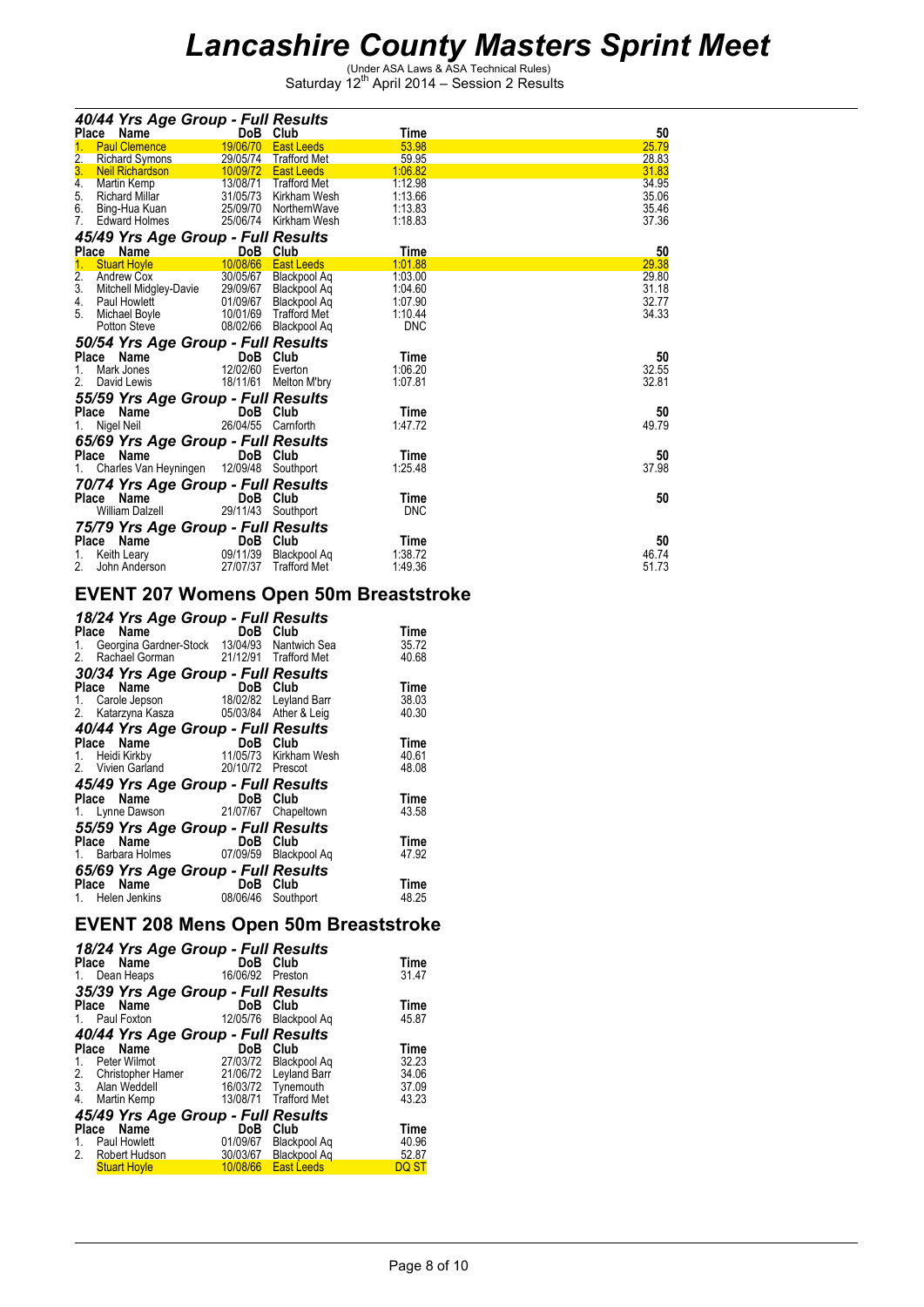| 50/54 Yrs Age Group - Full Results                                      |                                                      |                       |                                              |                |
|-------------------------------------------------------------------------|------------------------------------------------------|-----------------------|----------------------------------------------|----------------|
| Place Name                                                              | DoB Club<br>$\overline{\mathbf{34}}$                 |                       | Time                                         |                |
| 1. Gordon Belbin<br>2.<br>Craig Heggie                                  | 31/05/62 Ulverston<br>23/02/62 Copeland              |                       | 34.73<br>34.97                               |                |
| 3. David Lewis                                                          |                                                      | 18/11/61 Melton M'bry | 56.65                                        |                |
| 65/69 Yrs Age Group - Full Results                                      |                                                      |                       |                                              |                |
| Place Name                                                              | DoB Club                                             |                       | Time                                         |                |
| 1.<br>Thomas Kelleher                                                   | 02/07/49 Southport                                   |                       | 41.53                                        |                |
| 2.<br>Keith Rothwell                                                    |                                                      | 25/06/49 Arfon Mast   | 43.76                                        |                |
| 3. Charles Van Heyningen 12/09/48 Southport                             |                                                      |                       | 43.89                                        |                |
| 75/79 Yrs Age Group - Full Results                                      |                                                      |                       |                                              |                |
| Place Name 7                                                            | DoB Club                                             |                       | Time                                         |                |
| 1. Bill Moore                                                           |                                                      | 08/10/37 East Leeds   | 48.00                                        |                |
|                                                                         |                                                      |                       | <b>EVENT 209 Womens Open 100m Backstroke</b> |                |
|                                                                         |                                                      |                       |                                              |                |
| 18/24 Yrs Age Group - Full Results                                      |                                                      |                       |                                              |                |
| Place Name                                                              | DoB Club                                             |                       | Time                                         | 50             |
| 1. Becky Metcalfe                                                       | 14/02/90 Southport                                   |                       | 1:22.15                                      | 40.18          |
| 25/29 Yrs Age Group - Full Results                                      |                                                      |                       |                                              |                |
| Place Name<br>1.                                                        | DoB Club<br>Nicolette Hollindale 06/02/86 Darlington |                       | Time<br>1:18.04                              | 50<br>38.57    |
|                                                                         |                                                      |                       |                                              |                |
| 40/44 Yrs Age Group - Full Results<br>Place Name                        | <b>Example 19 DoB</b> Club                           |                       | Time                                         | 50             |
| 1. Philippa Rickard 14/01/71 East Leeds                                 |                                                      |                       | $1:15.57*$                                   | 36.29          |
| 45/49 Yrs Age Group - Full Results                                      |                                                      |                       |                                              |                |
| Place Name                                                              | <b>Example 19 DoB</b> Club                           |                       | Time                                         | 50             |
| 1. Lynne Dawson                                                         |                                                      | 21/07/67 Chapeltown   | 1:30.34                                      | 44.18          |
| 50/54 Yrs Age Group - Full Results                                      |                                                      |                       |                                              |                |
| Place Name DoB Club                                                     |                                                      |                       | Time                                         | 50             |
| 1. Julie Hoyle                                                          |                                                      | 03/04/62 East Leeds   | 1:13.00* (New British record)                | 34.72          |
| 2. Judy Brown                                                           |                                                      | 24/03/64 Warr'ton Dol | 1:13.97                                      | 36.69          |
| 65/69 Yrs Age Group - Full Results                                      |                                                      |                       |                                              |                |
| Place Name                                                              | DoB Club                                             |                       | Time                                         | 50             |
| 1. Helen Jenkins 08/06/46 Southport                                     |                                                      |                       | 1:37.47                                      | 48.15          |
| 70/74 Yrs Age Group - Full Results                                      |                                                      |                       |                                              |                |
| Place Name<br>1. Doreen Gordon 19/06/42 Southport                       |                                                      |                       | Time                                         | 50             |
|                                                                         |                                                      |                       | 1:49.20                                      | 52.40          |
| <b>EVENT 210 Mens Open 100m Backstroke</b>                              |                                                      |                       |                                              |                |
|                                                                         |                                                      |                       |                                              |                |
| 45/49 Yrs Age Group - Full Results                                      |                                                      |                       |                                              |                |
| Place Name                                                              | DoB Club                                             |                       | Time                                         | 50             |
| 1. Andrew Cox                                                           |                                                      | 30/05/67 Blackpool Aq | 1:12.19                                      | 35.49          |
| 50/54 Yrs Age Group - Full Results                                      |                                                      |                       |                                              |                |
| Place Name                                                              | DoB Club                                             |                       | Time                                         | 50             |
| <b>Flace Name</b><br>1. Gordon Belbin<br>2. Mark Jones<br>2. Mark Jones | 31/05/62 Ulverston<br>12/02/60 Everton               |                       | 1:11.92<br>1:20.31                           | 35.06<br>39.26 |
| 55/59 Yrs Age Group - Full Results                                      |                                                      |                       |                                              |                |
| Place Name                                                              | DoB Club                                             |                       | Time                                         | 50             |
| 1. Nigel Neil                                                           | 26/04/55 Carnforth                                   |                       | 2:04.76                                      | 57.75          |
| 65/69 Yrs Age Group - Full Results                                      |                                                      |                       |                                              |                |
| Place Name                                                              | DoB Club                                             |                       | Time                                         | 50             |
| 1.<br>Jimmy Rogers                                                      |                                                      | 08/04/49 Stalybridge  | 1:12.62                                      | 35.48          |
| 70/74 Yrs Age Group - Full Results                                      |                                                      |                       |                                              |                |
| Place Name                                                              | DoB Club                                             |                       | Time                                         | 50             |
| William Dalzell                                                         | 29/11/43 Southport                                   |                       | <b>DNC</b>                                   |                |
| 75/79 Yrs Age Group - Full Results                                      |                                                      |                       |                                              |                |
| Place Name                                                              | DoB Club                                             |                       | Time                                         | 50             |
| 1. John Anderson                                                        |                                                      | 27/07/37 Trafford Met | 2:01.75                                      | 1:00.79        |
|                                                                         |                                                      |                       | <b>OOO IRE</b>                               |                |

#### **EVENT 211 Mens/Womens Open 200m IM** *MENS 18/24 Yrs Age Group - Full Results*

|              |                            | <b>MENS 18/24 Yrs Age Group - Full Results</b> |                     |            |       |         |         |
|--------------|----------------------------|------------------------------------------------|---------------------|------------|-------|---------|---------|
| Place        | Name                       |                                                | DoB Club            | Time       | 50    | 100     | 150     |
|              | James Warren               | 21/04/90                                       | <b>East Leeds</b>   | $2:16.41*$ | 28.49 | 1:03.55 | 1:44.25 |
| 2.           | Dean Heaps                 | 16/06/92                                       | Preston             | 2:23.78    | 29.62 | 1:08.55 | 1:47.03 |
|              |                            | <b>MENS 25/29 Yrs Age Group - Full Results</b> |                     |            |       |         |         |
| <b>Place</b> | Name                       |                                                | DoB Club            | Time       | 50    | 100     | 150     |
|              | <b>Matthew Lees</b>        | 26/04/89                                       | Rochdale            | 2:39.81    | 30.87 | 1:15.03 | 2:04.02 |
|              |                            | <b>MENS 35/39 Yrs Age Group - Full Results</b> |                     |            |       |         |         |
| <b>Place</b> | Name                       |                                                | DoB Club            | Time       | 50    | 100     | 150     |
|              | <b>Christopher Malpass</b> | 10/04/79                                       | Co Chester          | <b>DNC</b> |       |         |         |
|              |                            | <b>MENS 40/44 Yrs Age Group - Full Results</b> |                     |            |       |         |         |
| Place        | Name                       | DoB                                            | <b>Club</b>         | Time       | 50    | 100     | 150     |
|              | <b>Richard Symons</b>      | 29/05/74                                       | <b>Trafford Met</b> | 2:29.56    | 31.15 | 1:09.94 | 1:54.95 |
| 2.           | Christopher Hamer          | 21/06/72                                       | Leyland Barr        | 2:40.18    | 34.01 | 1:17.06 | 2:02.91 |
|              | Peter Wilmot               | 27/03/72                                       | Blackpool Aq        | <b>DNC</b> |       |         |         |